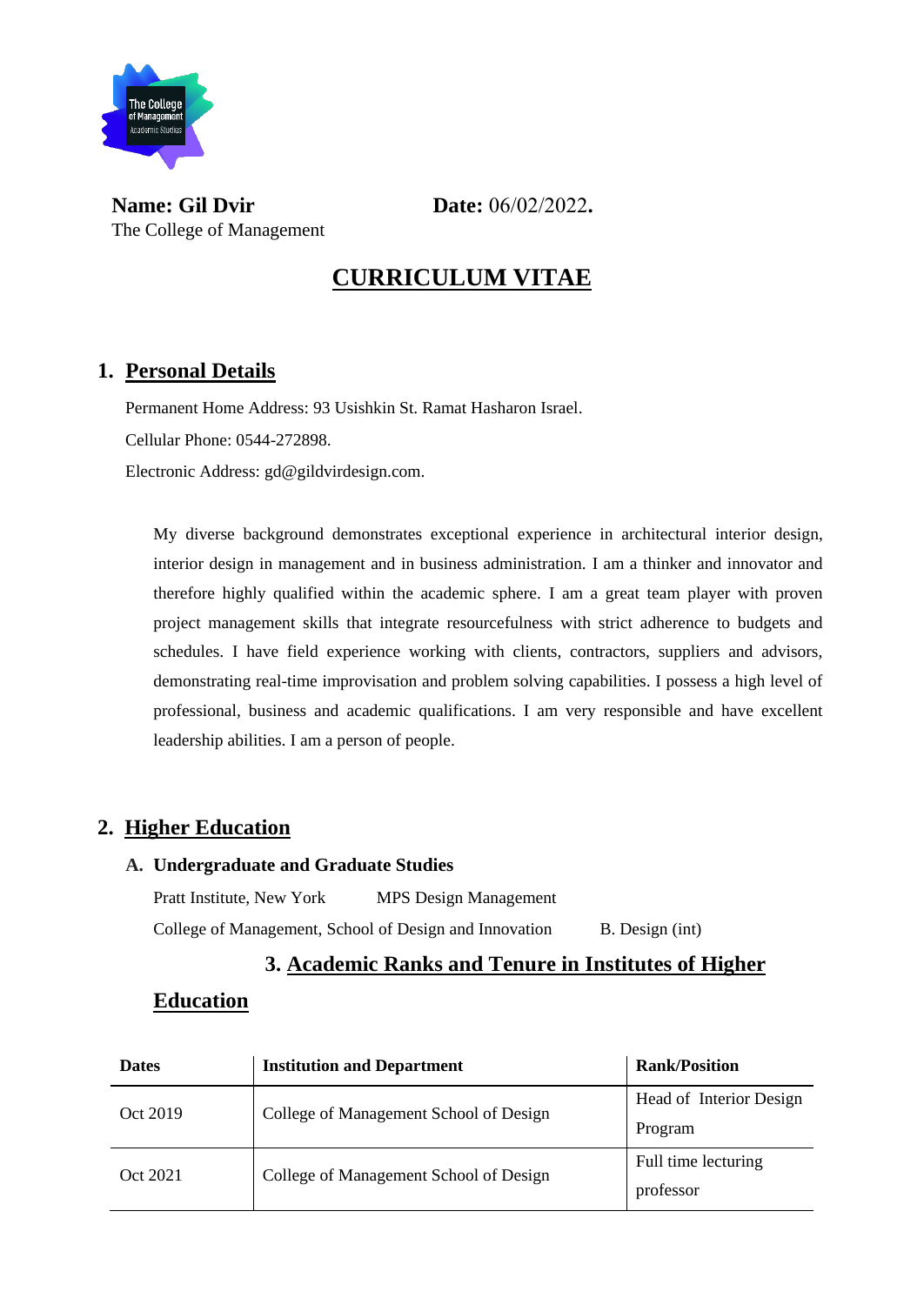

## **6. Participation in Conferences**

### **A. Active Participation**

| <b>Date</b> | <b>Name of Conference</b>           | Scholarly/<br><b>Professional</b> | <b>Place</b> | Subject of<br><b>Lecture/Discussion</b> | Role       |
|-------------|-------------------------------------|-----------------------------------|--------------|-----------------------------------------|------------|
| Feb         | IFI Design 2050                     | Scholar                           | Dubai        | Design Innovations                      | Lecturer   |
| $26 -$      |                                     |                                   |              |                                         |            |
| 28          |                                     |                                   |              |                                         |            |
| 2020        |                                     |                                   |              |                                         |            |
| Dec         | 7 <sup>th</sup> International Hotel | Scholar                           | Tel          | <b>Hotel Futures</b>                    | Participan |
| 19          | Conference                          |                                   | Aviv         |                                         | t          |
| 2019        |                                     |                                   |              |                                         |            |
| <b>Nov</b>  | $INNO - Office$ and                 | Scholar                           | Tel          | The New Workspace                       | Participan |
| 5           | workspace conference                |                                   | Aviv         |                                         | t          |
| 2018        |                                     |                                   |              |                                         |            |
| June        | FIA Design Festival                 | Scholar                           | Tel          | <b>Interior Design</b>                  | organizer  |
| 12          |                                     |                                   | Aviv         | professional panel                      |            |
| 2018        |                                     |                                   |              | discussion                              |            |
| May         | 5 <sup>th</sup> International Hotel | Scholar                           | Tel          | Hotel Room display                      | Lecturer/  |
| 16          | Conference                          |                                   | Aviv         |                                         | presenter  |
| 2016        |                                     |                                   |              |                                         |            |
|             |                                     |                                   |              |                                         |            |

#### **B. Organization of Conferences or Sessions**

| Date | <b>Name of Conference</b> | Scholarly/<br><b>Professional</b> | <b>Place</b> | Subject of<br><b>Lecture/Discussion</b>  | Role      |
|------|---------------------------|-----------------------------------|--------------|------------------------------------------|-----------|
| June | FIA Design Festival       | Scholar                           | <b>TLV</b>   | Interior Design                          | organizer |
| 12   |                           |                                   |              | professional panel<br>session/discussion |           |
| 2018 |                           |                                   |              |                                          |           |

## **7. Invited Lectures\ Colloquium Talks**

| Date   | <b>Place of Lecture</b>   Name of Forum |                              | <b>Presentation/Comments</b> |
|--------|-----------------------------------------|------------------------------|------------------------------|
| Feb 26 | Dubai                                   | <b>IFI Design Conference</b> | Future of design             |
| 2020   |                                         |                              |                              |
|        | Aug 2019 New York                       | <b>Pratt Institute</b>       | Design Innovations: my story |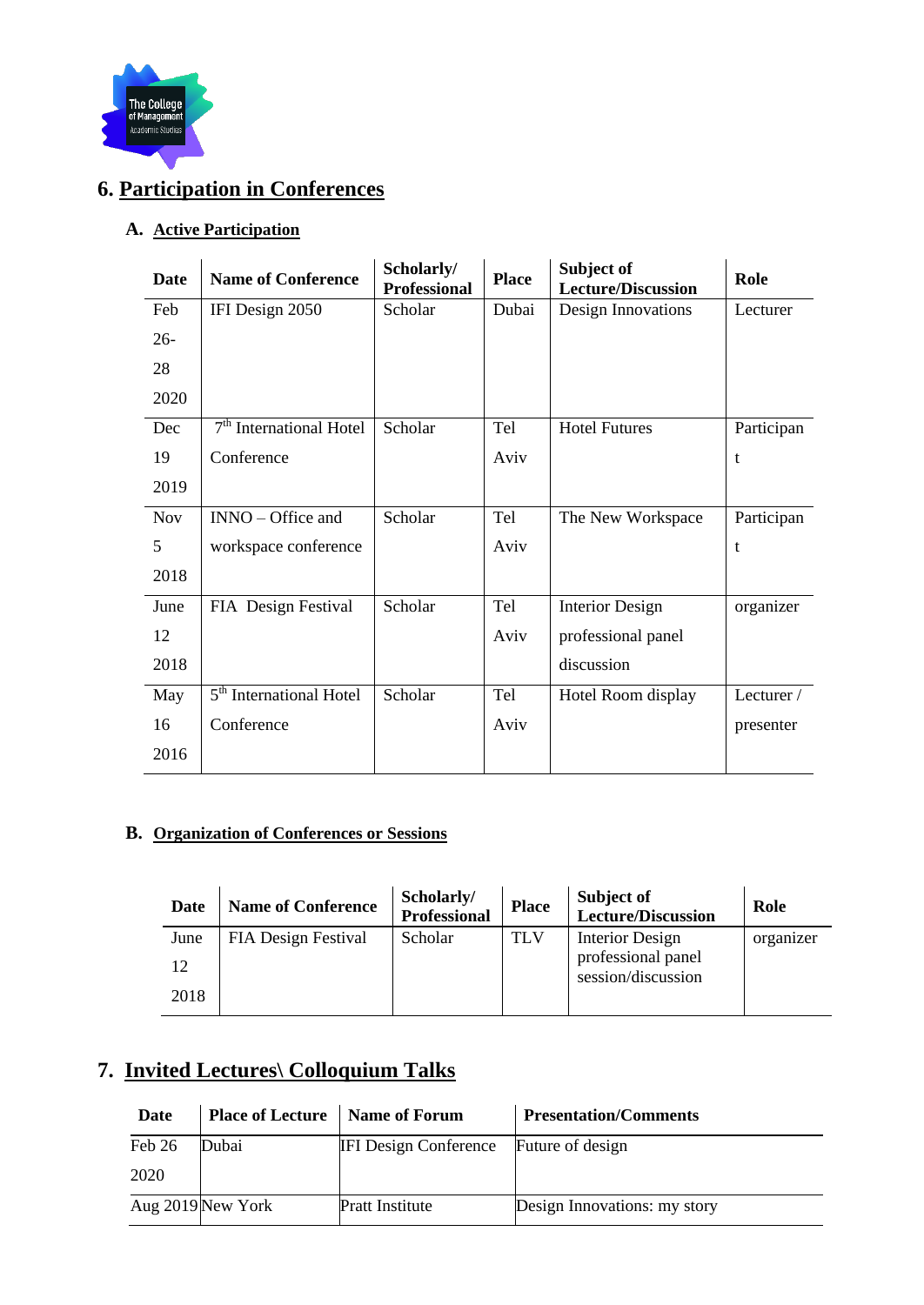

|          | Aug 2017 New York | Whitney open studios | One night at the Plaza                                                    |
|----------|-------------------|----------------------|---------------------------------------------------------------------------|
|          |                   |                      |                                                                           |
|          |                   |                      |                                                                           |
| April 21 |                   |                      | <b>ZEZE Galery TLV</b> Architecture and Design The Plaza Hotel Renovation |
| 2011     |                   | Gallery              |                                                                           |

## **9. Scholarships, Awards, Prizes and Commendations**

2020 International IID Competition – 3/4/5 Room - Prize winner

2004 Next Generation Design Competition – Future trends – Prize winner

2003 Pratt Institute Excellence achievement awards - President list of honors

2001 Colman – Excellence – Deans list of honors

### **10. Teaching**

| Year | <b>Course Name</b>                      | <b>Type</b> | <b>Degree</b>   | No. of<br><b>Students</b> |
|------|-----------------------------------------|-------------|-----------------|---------------------------|
| 2022 | Short studio: commercial spaces         | Workshop    | <b>B</b> Design | 16                        |
| 2021 | Long Studio: Innovations in Hospitality | Workshop    | <b>B</b> Design | 18                        |
| 2022 | Career path and I Entrepreneurship      | Workshop    | <b>B</b> Design | 82                        |
| 2021 | Building Interiors and details          | Workshop    | <b>B</b> Design | 34                        |
| 2021 | Short studio: commercial spaces         | Workshop    | <b>B</b> Design | 18                        |
| 2020 | Long Studio: Innovations in Hospitality | Workshop    | <b>B</b> Design | 17                        |
| 2020 | Career path and I Entrepreneurship      | Workshop    | <b>B</b> Design | 72                        |
| 2020 | From Academy to Practices Summer C      | Workshop    | <b>B</b> Design | 70                        |

#### **A. Courses Taught in Recent Years**

## **11. Professional Experience**

Principal and owner Gil Dvir has over 20 years of experience working on high end architectural and Interior design projects in New York City as well as in Boston, Miami, Toronto, Tel Aviv and more. Through the years Gil has acquired experience in architecture and interior design, successfully reaching out and "touching" every aspect of the design world from sophisticated and elaborate traditional settings to contemporary modern details both exterior and interior. Gil's experience ranges from residential through hospitality as well as commercial and retail designs. His junior years include working on many local Tel Aviv Retail and commercial spaces. His later years include the elaborate work as a project manager on the interior design of the world famous Plaza Hotel in NYC, as well as other sophisticated projects.

Gil Dvir is owner of the boutique interior design firm Gil Dvir Design.

Gil is an active member and volunteer at IID – Israeli Association of Interior Designers And of IIDA - The International Interior Design Association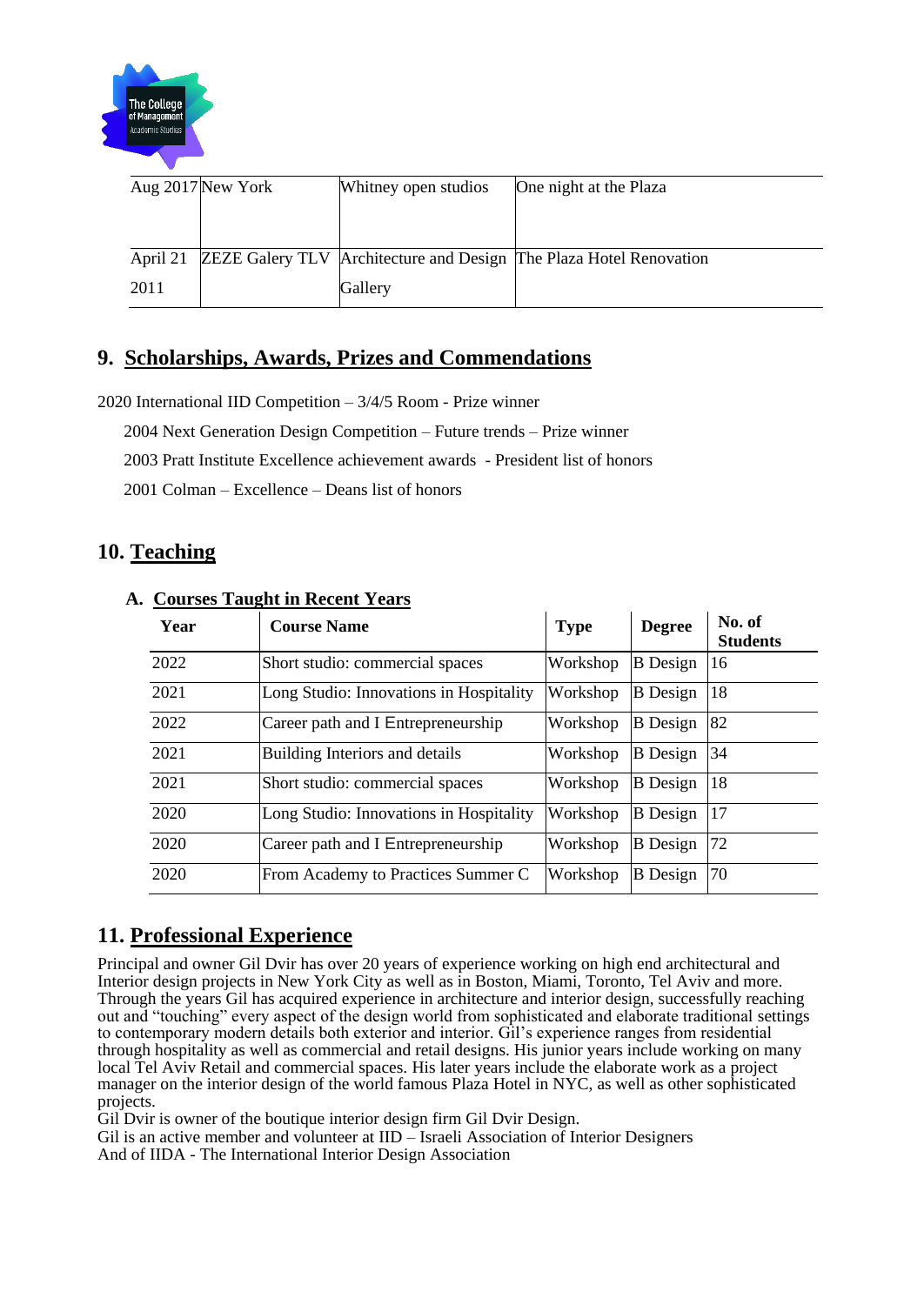

### **12. Miscellaneous**

2008– Pres. Gil Dvir Design , New York, NY Tel Aviv Israel High end residential single homes and apartments Boutique Hotels

2006– 2008 GNA Architecture and Design Inc., New York, NY

 International high end hospitality and high end residential apartment buildings. Senior Interior Designer / Project Manager, duties included leadership and management of the entire architectural and design staff. Project management from concept through documentation to

site supervision through all phases, meetings, shop drawings, FF&E, coordination and final sign offs. Involved directly in the following projects:

Interior design for restoration and conversion of The Plaza Hotel in New York; including The Plaza Hotel Private Residences, (192 Condominium units) The Plaza Hotel Pied-a-Terre (130 Suites) and The Plaza Hotel (152 Suites) with all its adjoining amenities, including the new lobby (10,000 sqf) and restoration of the famous Palm Court restaurant amongst other historical landmark interiors. Conceptual and Schematic Design for the new Plaza Las Vegas Hotel, Resort and Casino to be opened 2013

Interior design for 310 West 52nd - a modern high end residential condominium tower, New York Interior design for 225 5th Ave. – a conversion of a high end residential condominium, New York Interior design for 655 6th Ave. (The O'Neil Building) – an Historical landmark conversion to a hi end residential condominium, New York, NY

Conceptual, Schematic and Architectural / Interior design for condominium towers (lobbies, amenities and apartments) in a Toronto, Canada neighborhood, including an on-site 4,000 sqf Sales Gallery Interior design for two Plaza NY model apartments, introducing the VERSACE line of furniture and accessories

2004–2006 Bruce T. Bananto Inc., New York, NY

 Award winning, high end residential apartments and houses, high end hospitality. Project Manager, duties included preliminary design, client meetings, presentation

drawings, production of

 bid sets, construction and detail drawings, site supervision, material evaluation and consultant coordinating. Combined team work of 2-3 people. Involved directly in the

following projects:

Architectural / Interior design for the Duetch Residence, Chelsea, New York (1,200 sqf) Conceptual and Schematic Design for a high end Resort style Hotel, Jackson Hole, Wyoming (110,000 sqf)

Interior design for the Amorin Residence, CPS, New York (1000 sqf)

Architectural master plan and Int. design for site and house of the Ortega Residence, Key Bisc, FL (8,000 sqf)

Interior design for the Paresky Residence, Cape Cod, MA (16,000 sqf)

Architectural / Interior design for the Bronner Residence, Brookline, MA (18,000 sqf)

2001-2003 Residential Freelace Projects, Tel Aviv

Interior design for the Michlis Residence, Tel Aviv (1,600 sqf)

Interior design for the Abrahams Residence, Rehoboth (2,000 sqf)

1999–2001 Jacoby - Arad Architects Ltd., Tel-Aviv

 High-tech corporate office interiors, retail spaces, commercial spaces, and high end residential buildings.

 Interior Designer / Project Manager, duties included master planning, project programming, preliminary

 design, presentation drawings, production, construction and detail drawings, site supervision, material

 evaluation and consultant coordinating. Combined team work of 3-6 people. Involved directly in the following:

Interior design for High-Tech offices (Nova Ltd.) and manufacturing facilities, Rechovot (63,000 sqf) Architecture for a five story high end residential building, Tel-Aviv (13,500 sqf)

Interior design for the Contemporary Art Museum and Conservatorium complex, Ashdod (54,000 sqf)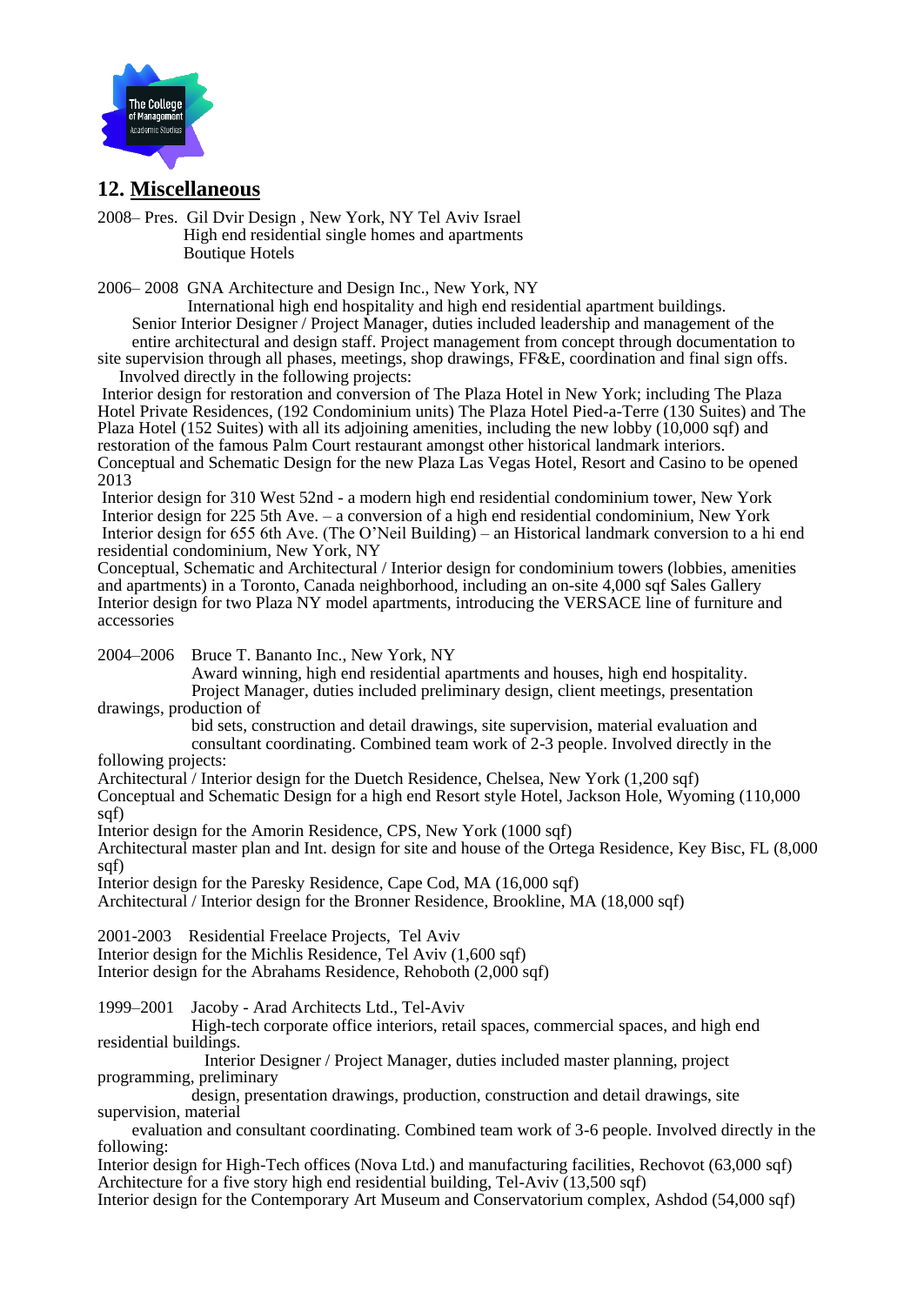

Interior design for Geshem television production company, Tel Aviv (2,700 sqf)

1998–1999 Sharon Architects Ltd., Tel-Aviv

 Municipal office buildings, hospital buildings and medical centers, commercial centers. Jr. Architect, duties included production and detail drawings, presentation drawings, preliminary design,

 and model building. Team colaboration, Involved directly in the following projects: New municipality building and adjacent high-end shopping center, Rishon-Lezion (90,000 sqf) New emergency unit building in the Soroka Medical Center, Beer-Sheba (54,000 sqf) Master plan for a new Shopping center, Tel-Aviv (140,000 sqf)

Master plan for the Tel-Aviv Ichilov Medical Center (360,000 sqf)